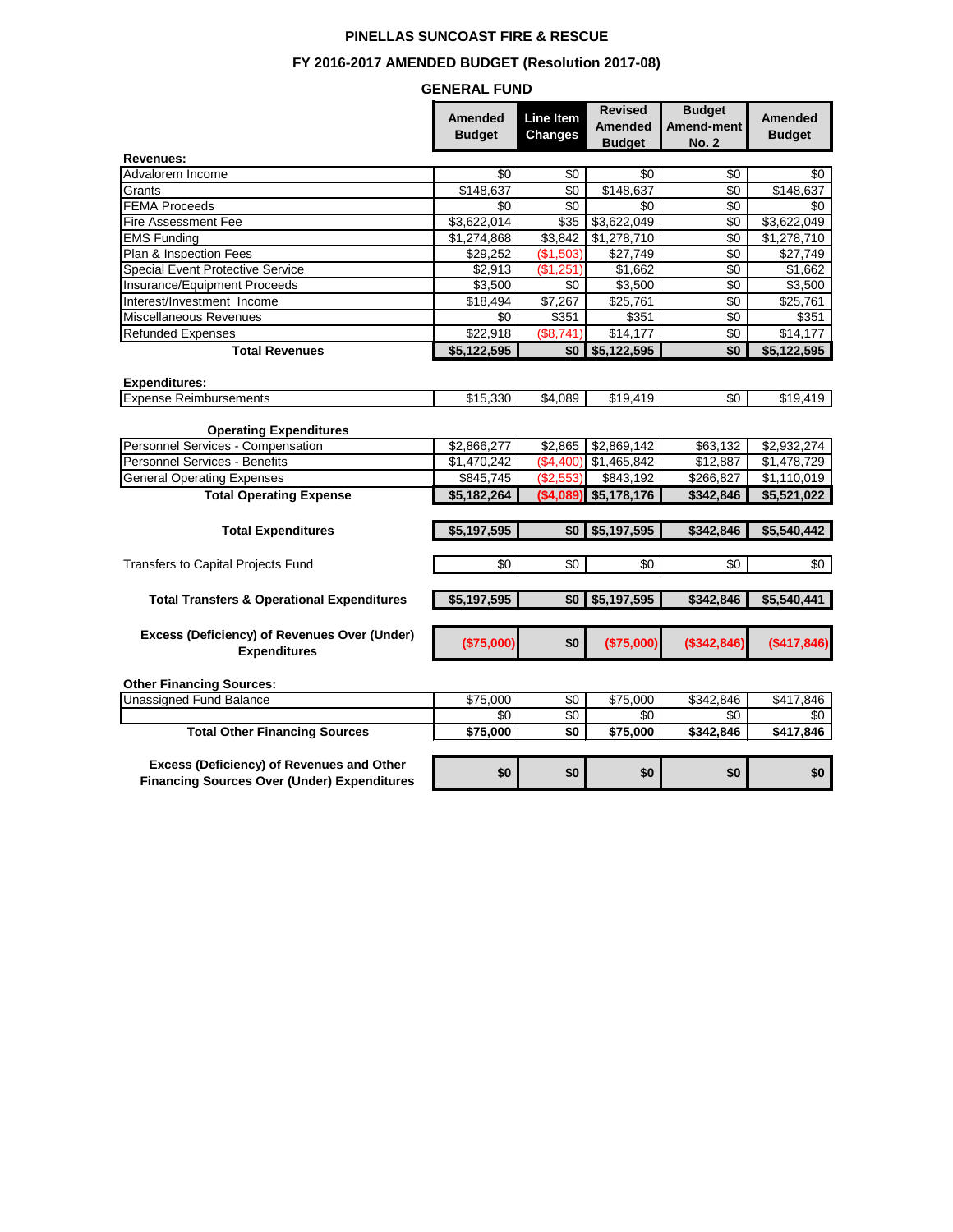| <b>Revised</b><br><b>Amended</b><br>Line Item<br>A/C<br><b>Amended</b><br><b>Account Category</b><br><b>Changes</b><br><b>Budget</b><br><b>Budget</b><br><b>INCOME</b> |                                             |                                 |
|------------------------------------------------------------------------------------------------------------------------------------------------------------------------|---------------------------------------------|---------------------------------|
|                                                                                                                                                                        | <b>Budget</b><br>Amend-ment<br><b>No. 2</b> | <b>Amended</b><br><b>Budget</b> |
|                                                                                                                                                                        |                                             |                                 |
| <b>Ad Valorem:</b>                                                                                                                                                     |                                             |                                 |
| 411000 Ad Valorem Income<br>\$0<br>\$0<br>\$0                                                                                                                          | \$0                                         | \$0                             |
| Grants:                                                                                                                                                                |                                             |                                 |
| 421101 Federal Grant - Air Packs<br>\$148,637<br>\$0<br>\$148,637                                                                                                      | \$0                                         | \$148,637                       |
| 421201 State Grant -<br>\$0<br>\$0<br>\$0                                                                                                                              | \$0                                         | \$0                             |
|                                                                                                                                                                        |                                             |                                 |
| <b>FEMA Proceeds:</b><br>434101 FEMA Income: Federal Portion<br>\$0<br>\$0<br>\$0                                                                                      | \$0                                         | $\sqrt{6}$                      |
| 434201 FEMA Income: State Portion<br>\$0<br>\$0<br>\$0                                                                                                                 | \$0                                         | \$0                             |
|                                                                                                                                                                        |                                             |                                 |
| <b>Fire Assessments:</b>                                                                                                                                               |                                             |                                 |
| 442201 Fire Safety Service<br>$\overline{$35}$<br>\$3,622,014<br>\$3,622,049                                                                                           | \$0                                         | \$3,622,049                     |
| <b>EMS Funding:</b>                                                                                                                                                    |                                             |                                 |
| 442205 EMS Funding<br>\$1,249,587<br>\$2<br>\$1,249,589                                                                                                                | \$0                                         | \$1,249,589                     |
| 442206 EMS Instructor Reimbursement<br>\$6,081<br>\$4,635<br>\$10,716                                                                                                  | \$0                                         | \$10,716                        |
| 442207 EMS - CME Education (Target)<br>\$1,482<br>\$2,300<br>(\$818)                                                                                                   | \$0                                         | \$1,482                         |
| 442208 EMS Overhead Funding<br>\$16,900<br>\$23<br>\$16,923                                                                                                            | \$0                                         | \$16,923                        |
| <b>Plan &amp; Inspection Fees:</b>                                                                                                                                     |                                             |                                 |
| 442301 Annual Inspections<br>\$22,431<br>(\$3,301<br>\$19,130                                                                                                          | \$0                                         | \$19,130                        |
| 442302 Re-Inspections<br>\$230<br>\$275<br>\$45                                                                                                                        | \$0                                         | \$275                           |
| 442303 Plan Review<br>\$6,311<br>\$340<br>\$6,651                                                                                                                      | \$0                                         | \$6,651                         |
| 442304 Cert. Of Occupancy<br>\$0<br>\$50<br>\$50<br>442305 Code Compliance<br>\$0<br>\$0<br>\$0                                                                        | $\sqrt{6}$<br>$\sqrt{6}$                    | \$50<br>\$0                     |
| 442306 Fire Protection Installation<br>\$0<br>\$0<br>\$0                                                                                                               | \$0                                         | \$0                             |
| $\overline{50}$<br>$\sqrt{6}$<br>$\overline{50}$<br>442307 Motor Fuel & LP Tank Install                                                                                | $\sqrt{6}$                                  | $\sqrt{6}$                      |
| 442308 Special Events<br>\$90<br>\$1,280<br>\$1,370                                                                                                                    | \$0                                         | \$1,370                         |
| 442350 Late Payment Penalties<br>\$190<br>\$83<br>\$273                                                                                                                | \$0                                         | \$273                           |
| <b>Special Event Protective Service:</b>                                                                                                                               |                                             |                                 |
| 442401 Special Event Protective Service: Beach Party<br>\$2,100<br>\$0<br>\$2,100                                                                                      | \$0                                         | \$2,100                         |
| 442402 Special Event Protective Service: Beauty & the Beach<br>\$0<br>\$0<br>\$0                                                                                       | \$0                                         | \$0                             |
| (\$1,251]<br>$($ \$438)<br>\$813<br>442403 Special Event Protective Service: Biggest Beach Party                                                                       | $\sqrt{6}$                                  | (\$438)                         |
| 442404 Special Event Protective Service<br>\$0<br>\$0<br>\$0                                                                                                           | \$0                                         | \$0                             |
| $\sqrt{6}$<br>\$0<br>\$0<br>442405 Special Event Protective Service                                                                                                    | \$0                                         | $\sqrt{6}$                      |
| <b>Insurance/Equipment Proceeds:</b>                                                                                                                                   |                                             |                                 |
| 455100 Vehicle Accidents<br>\$0<br>\$0                                                                                                                                 | \$0<br>\$0                                  | \$0∣                            |
| \$0<br>\$0<br>458101 Building Equipment<br>\$0                                                                                                                         | \$0                                         | \$0                             |
| \$0<br>458201 Vehicle Equipment<br>\$3,500<br>\$3,500                                                                                                                  | \$0                                         | \$3,500                         |
| 458202 Misc. Equipment<br>\$0<br>\$0<br>458301 Protective Gear Equipment                                                                                               | \$0<br>\$0                                  | \$0                             |
| \$0<br>\$0<br>\$0                                                                                                                                                      | \$0                                         | \$0                             |
| Interest/Investment Income:                                                                                                                                            |                                             |                                 |
|                                                                                                                                                                        | \$0                                         | \$87                            |
| 461001 Misc. Vendor Interest<br>\$0<br>\$87<br>\$87                                                                                                                    | $\sqrt{6}$                                  |                                 |
| \$89<br>\$0<br>\$89<br>461002 Bank Account Interest                                                                                                                    |                                             | \$89                            |
| 461003 NSF Check Charges<br>\$0<br>\$0<br>\$0                                                                                                                          | \$0                                         | \$0                             |
| 461004 Past Due Interest<br>\$0<br>\$33<br>\$33                                                                                                                        | $\sqrt{6}$                                  | \$33                            |
| 461005 Delinquent Tax Assess. Interest<br>\$0<br>\$746<br>\$746                                                                                                        | $\sqrt[6]{3}$                               | \$746                           |
| 462003 Florida SAFE - 70149-101/PMA<br>$\overline{$17,295}$<br>\$11,402<br>\$5,893<br>\$0                                                                              | \$0                                         | \$17,295                        |
| 462004 Seaside Trust - Money Market<br>\$3,476<br>\$3,476<br>\$3,527<br>\$508<br>\$4,035<br>462005 BB&T - Money Market                                                 | \$0<br>\$0                                  | \$3,476<br>$\overline{$4,035}$  |
|                                                                                                                                                                        |                                             |                                 |
| <b>Miscellaneous Revenues:</b>                                                                                                                                         |                                             |                                 |
| 469101 Contributions & Donations<br>\$0<br>\$0<br>\$0                                                                                                                  | \$0                                         | \$0                             |
| $\sqrt{6}$<br>\$170<br>\$170<br>469102 Miscellaneous Income                                                                                                            | $\sqrt{6}$                                  | \$170                           |
| 469103 Discounts<br>\$0<br>\$0<br>\$0<br>469104 Public Records Request<br>\$0<br>\$181<br>\$181                                                                        | \$0<br>\$0                                  | \$0<br>\$181                    |
|                                                                                                                                                                        |                                             |                                 |
| <b>Refunded Expenses:</b>                                                                                                                                              |                                             |                                 |
| 499901 OPEB - Health Insurance<br>\$7,063<br>\$0<br>\$7,063<br>499902 OPEB - Life Insurance<br>\$360<br>\$0<br>\$360                                                   | \$0<br>\$0                                  | \$7,063<br>\$360                |

OPEB - COBRA \$0 \$0 \$0 \$0 \$0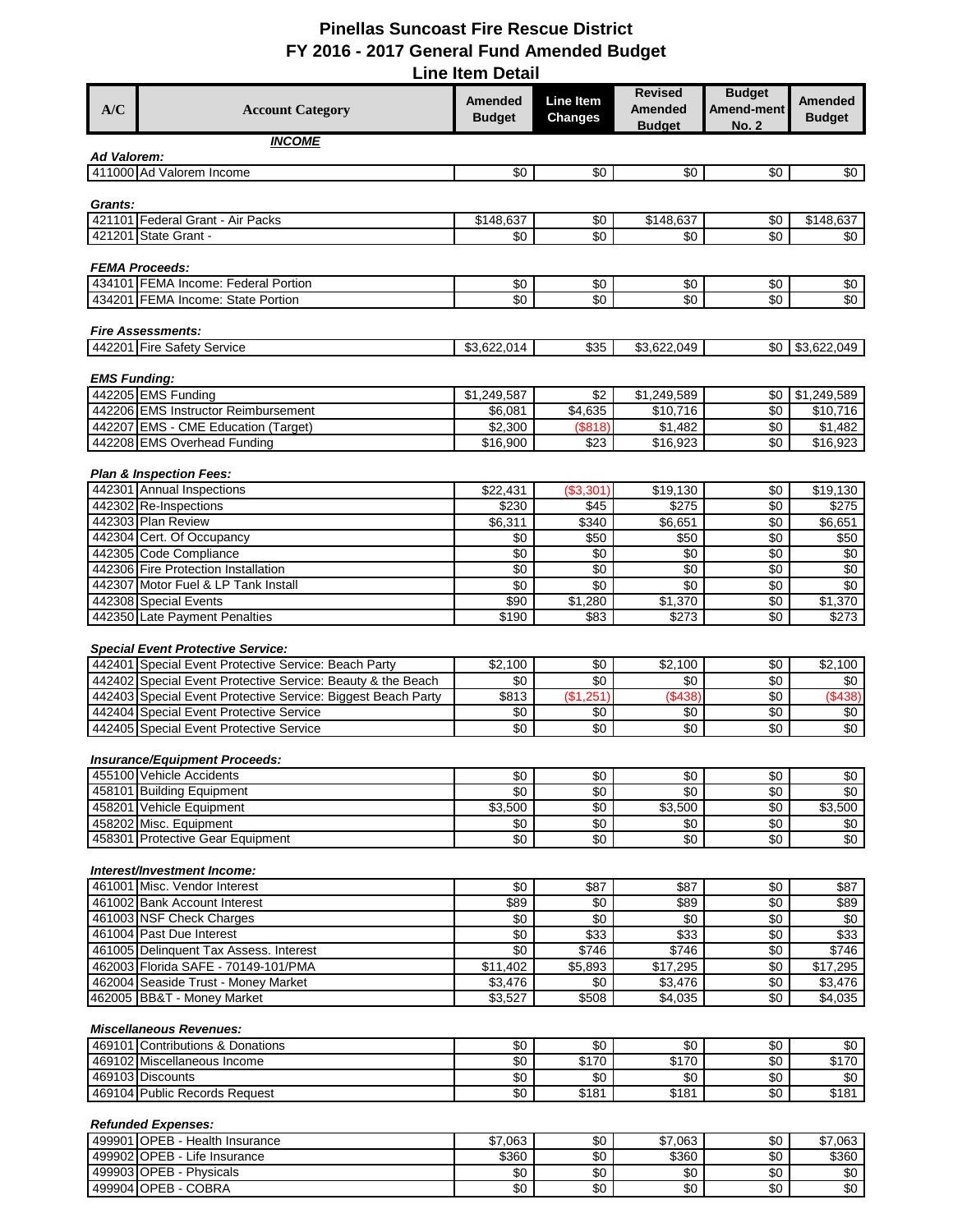| A/C | <b>Account Category</b>              | Amended<br><b>Budget</b> | Line Item<br><b>Changes</b> | <b>Revised</b><br><b>Amended</b><br><b>Budget</b> | <b>Budget</b><br>Amend-ment<br><b>No. 2</b> | <b>Amended</b><br><b>Budget</b> |
|-----|--------------------------------------|--------------------------|-----------------------------|---------------------------------------------------|---------------------------------------------|---------------------------------|
|     | 499905 OPEB - CompBenefits           | \$2,410                  | (\$776)                     | \$1,634                                           | \$0                                         | \$1,634                         |
|     | 499910 Employee Wage Refunds         | \$0                      | \$0                         | \$0                                               | \$0                                         | \$0                             |
|     | 499911 Employee Expense Refunds      | \$0                      | \$0                         | \$0                                               | \$0                                         | \$0                             |
|     | 499912 Employee Education Supplement | \$5,584                  | (\$465)                     | \$5,119                                           | \$0                                         | \$5,119                         |
|     | 499913 IRVFA Expense Refunds         | \$0                      | \$0                         | \$0                                               | \$0                                         | \$0                             |
|     | 499914 Vendor Refunds                | \$7.500                  | (\$7,500)                   | \$0                                               | \$0                                         | \$0                             |
|     | 499920 Report Copy Requests          | \$0                      | \$0                         | \$0                                               | \$0                                         | \$0                             |
|     | <b>Total Income</b>                  | \$5,122,595              | \$0                         | \$5,122,595                                       |                                             | $$0$ \$5,122,595                |

#### *EXPENDITURES*

# *Expense Reimbursements:*

| 15002011OPEB - Health Insurance      | \$5,210 | \$5.022    | \$10.232 | \$0 | \$10.232 |
|--------------------------------------|---------|------------|----------|-----|----------|
| 500202 OPEB - Life Insurance         | \$565   | (\$132)    | \$433    | \$0 | \$433    |
| 500203 OPEB - Physicals              | \$0     | \$0        | \$0      | \$0 | \$0      |
| 500204 OPEB - COBRA                  | \$0     | \$0        | \$0      | \$0 | \$0      |
| 500205 OPEB - CompBenefits           | \$1.770 | (\$136)    | \$1.634  | \$0 | \$1,634  |
| 500210 Employee Wage Refunds         | \$0     | \$0        | \$0      | \$0 | \$0      |
| 500211 Employee Expense Refunds      | \$0     | \$0        | \$0      | \$0 | \$0      |
| 500212 Employee Education Supplement | \$7.785 | $($ \$665) | \$7.120  | \$0 | \$7.120  |
| 500213 IRVFA Expense Refunds         | \$0     | \$0        | \$0      | \$0 | \$0      |
| 500214 Vendor Refunds                | \$0     | \$0        | \$0      | \$0 | \$0      |

#### *OPERATING EXPENSE*

#### *Personnel Services - Compensation:*

| 622011 Salary |                              | \$2,622,686      | \$3.527   | \$2,626,213 |          | $$0 \mid $2.626.213]$ |
|---------------|------------------------------|------------------|-----------|-------------|----------|-----------------------|
|               | 622121 Relief Staffing       | \$0 <sub>1</sub> | \$0       | \$0         | \$0      | \$0 l                 |
| 622125 Bonus  |                              | \$4.300          | \$0       | \$4.300     | \$0      | \$4,300               |
|               | 622140 FLSA and Overtime Pay | \$221.485        | (S642)    | \$220.843   | \$63.132 | \$283.975             |
|               | 622142 Drivers Pav           | \$12.982         | $($ \$14) | \$12,968    | \$0      | \$12,968              |
|               | 622143 Acting Officer        | \$4,824          | $($ \$6)  | \$4,818     | \$0      | \$4,818               |
|               | 622144 Uniform Allowance     | \$0              | \$0       | \$0         | \$0      | \$0 <sub>1</sub>      |

#### *Personnel Services - Benefits:*

| 622210 Payroll Tax Expense / FICA | \$200.093 | \$880            | \$200.973 | \$6,107 | \$207.080 |
|-----------------------------------|-----------|------------------|-----------|---------|-----------|
| 622220 Retirement - FRS           | \$613,069 | (S1.990)         | \$611.079 | \$6.780 | \$617,859 |
| 622230 Health Care                | \$565.972 | (S3.290)         | \$562.682 | \$0     | \$562,682 |
| 622231 AD&D Insurance             | \$5.183   | \$0              | \$5,183   | \$0     | \$5,183   |
| 622239 Unemployment Compensation  | \$0       | \$0              | \$0       | \$0     | \$0       |
| 622240 Workmans Compensation      | \$85.925  | \$0 <sub>1</sub> | \$85,925  | \$0     | \$85.925  |

#### *General Operating Expense:*

|                  | 622310 Advertising & Public Relations | \$2,800  | (\$1,300) | \$1,500  | \$0       | \$1,500   |
|------------------|---------------------------------------|----------|-----------|----------|-----------|-----------|
|                  | 622320 Books & Publications           | \$246    | \$0       | \$246    | \$0       | \$246     |
|                  | 622331 Telephone                      | \$2,041  | \$43      | \$2,084  | \$0       | \$2,084   |
|                  | 622332 Cell Phones                    | \$3,620  | (\$76)    | \$3,544  | \$0       | \$3,544   |
|                  | 622333 Internet / Cable               | \$3,097  | \$0       | \$3,097  | \$0       | \$3,097   |
|                  | 622340 Dues & Subscriptions           | \$4,935  | \$63      | \$4,998  | \$0       | \$4,998   |
|                  | 622354 Association Conferences        | \$665    | \$40      | \$705    | \$0       | \$705     |
|                  | 622355 Continuing Education           | \$11,097 | (\$74)    | \$11,023 | \$0       | \$11,023  |
|                  | 622356 Certification                  | \$0      | \$0       | \$0      | \$0       | \$0       |
|                  | 622357 Recertifications               | \$0      | \$0       | \$0      | \$0       | \$0       |
|                  | 622358 Training - Refresher Course    | \$0      | \$0       | \$0      | \$0       | \$0       |
|                  | 622359 Admin Continuing Education     | \$910    | \$0       | \$910    | \$0       | \$910     |
|                  | 622360 Election / Referendum          | \$0      | \$0       | \$0      | \$253,904 | \$253,904 |
|                  | 622365 EOC - Other                    | \$168    | (\$168)   | \$0      | \$0       | \$0       |
|                  | 622366 EOC Expenditures               | \$0      | \$2,120   | \$2,120  | \$3,772   | \$5,892   |
| 622371           | Grounds Maintenance                   | \$1,522  | \$537     | \$2,059  | \$0       | \$2,059   |
|                  | 622372 Building Repairs & Main.       | \$2,636  | \$58      | \$2,694  | \$0       | \$2,694   |
|                  | 622373 Appliances <\$1,000            | \$847    | \$0       | \$847    | \$0       | \$847     |
|                  | 622374 Furnishings <\$1,000           | \$173    | \$197     | \$370    | \$0       | \$370     |
|                  | 622375 Furniture Rental               | \$0      | \$0       | \$0      | \$0       | \$0       |
|                  | 622376 Small Tools                    | \$11     | \$16      | \$27     | \$0       | \$27      |
| 622377           | Janitorial Expense                    | \$2,738  | \$166     | \$2,904  | \$0       | \$2,904   |
| 622378 Utilities |                                       | \$4,275  | \$24      | \$4,299  | \$0       | \$4,299   |
| 622379 Power     |                                       | \$14,576 | \$125     | \$14,701 | \$0       | \$14,701  |
|                  | 622380 Equipment Repairs & Main.      | \$5,851  | \$104     | \$5,955  | \$0       | \$5,955   |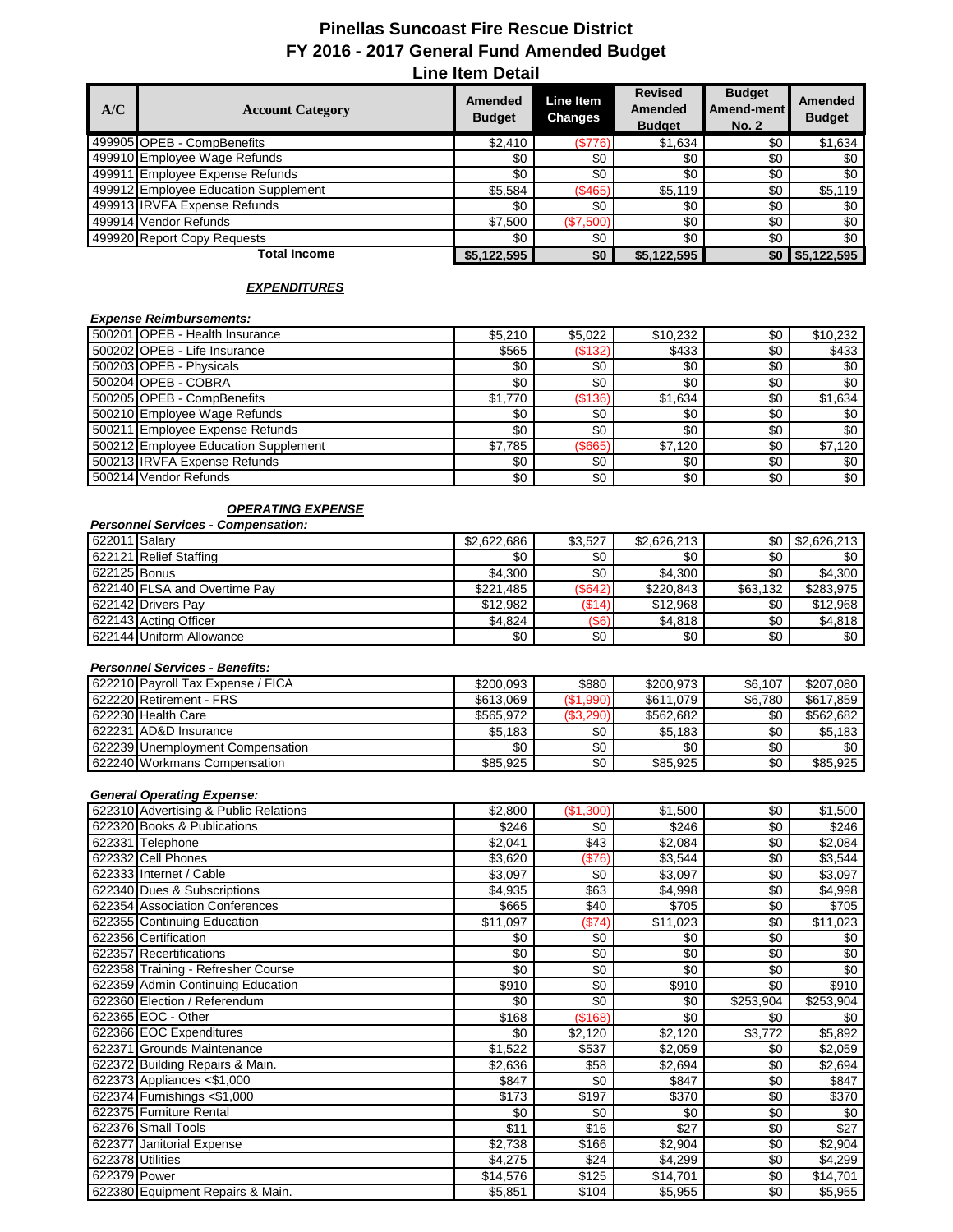|              |                                                                            |                                 | <b>Line Item</b>    | <b>Revised</b>                 | <b>Budget</b>       | <b>Amended</b>       |
|--------------|----------------------------------------------------------------------------|---------------------------------|---------------------|--------------------------------|---------------------|----------------------|
| A/C          | <b>Account Category</b>                                                    | <b>Amended</b><br><b>Budget</b> | <b>Changes</b>      | <b>Amended</b>                 | Amend-ment          | <b>Budget</b>        |
|              | 622381 Equipment > \$1,000                                                 | \$0                             | \$0                 | <b>Budget</b><br>\$0           | <b>No. 2</b><br>\$0 | \$0                  |
|              | 622382 Equipment <\$1,000                                                  | \$1,305                         | \$518               | \$1,823                        | \$0                 | \$1,823              |
|              | 622383 Facility Rent                                                       | \$857                           | (\$94)              | \$763                          | \$0                 | \$763                |
|              | 622401 Bank Charges                                                        | $\sqrt{$238}$                   | \$0                 | \$238                          | \$0                 | \$238                |
|              | 622402 Office Supplies                                                     | \$2,435                         | \$299               | \$2,136                        | \$0                 | \$2,136              |
|              | 622403 Office Furniture <\$1,000<br>622404 Office Equipment <\$1,000       | \$0<br>\$0                      | \$0<br>\$0          | \$0<br>\$0                     | \$0<br>\$0          | \$0<br>\$0           |
|              | 622405 Office Equipment Rental                                             | $\sqrt{$727}$                   | \$50                | \$777                          | $\sqrt{6}$          | $\sqrt{$777}$        |
|              | 622406 Postage                                                             | \$391                           | (S34)               | \$357                          | \$0                 | \$357                |
|              | 622408 P/R Processing Charges                                              | \$3,360                         | \$0                 | $\overline{$3,360}$            | \$0                 | \$3,360              |
|              | 622409 Taxes & License                                                     | \$185                           | $\sqrt{6}$          | \$185                          | $\sqrt{6}$          | \$185                |
|              | 622410 HR Database                                                         | \$1,995                         | \$0                 | \$1,995                        | \$0                 | \$1,995              |
|              | 622421 General Liability Package<br>622422 Auto Insurance                  | \$35,594<br>\$18,595            | \$0<br>\$0          | \$35,594<br>\$18,595           | \$0<br>\$0          | \$35,594<br>\$18,595 |
|              | 622423 Umbrella Liability                                                  | \$0                             | \$0                 | \$0                            | \$0                 | \$0                  |
|              | 622424 Bond Insurance-Commissioner                                         | \$540                           | \$0                 | \$540                          | \$0                 | \$540                |
|              | 622425 Disability Ins. - Professional                                      | \$8,198                         | \$0                 | \$8,198                        | \$0                 | \$8,198              |
|              | 622426 Disability Ins. - Volunteers                                        | $\sqrt{6}$                      | \$0                 | \$0                            | $\sqrt{6}$          | \$0                  |
|              | 622451 Apparatus Loans/Leases                                              | \$1,096                         | \$0                 | \$1,096                        | \$0                 | \$1,096              |
|              | 622452 General Finance Charges                                             | \$95                            | \$0                 | \$95                           | \$0                 | \$95                 |
|              | 622460 Investment Expense<br>622476 Computer H/W & Access.                 | \$0<br>\$776                    | $\sqrt{6}$<br>\$277 | \$0<br>\$1,053                 | $\sqrt{6}$<br>\$0   | \$0<br>\$1,053       |
|              | 622477 Computer Software                                                   | \$5,368                         | \$189               | \$5,557                        | \$0                 | \$5,557              |
|              | 622478 IT Service, Repairs & Main.                                         | \$22,577                        | \$0                 | \$22,577                       | \$0                 | \$22,577             |
|              | 622479 Web Site                                                            | \$3,484                         | \$572               | \$4,056                        | \$0                 | \$4,056              |
|              | 622480 Miscellaneous Expense                                               | \$5                             | \$0                 | \$5                            | \$0                 | \$5                  |
|              | 622491 Audit & Actuarial                                                   | \$22,717                        | (\$4,950)           | \$17,767                       | \$0                 | \$17,767             |
| 622492 Legal | 622500 Public Education                                                    | \$80,337<br>\$6,000             | (\$2,689)<br>\$0    | \$77,648<br>\$6,000            | \$150<br>\$1,825    | \$77,798<br>\$7,825  |
|              | 622515 Community Events                                                    | \$0                             | \$0                 | \$0                            | \$0                 | \$0                  |
|              | 622521 Tax Roll Collections Expense                                        | \$69,568                        | $\sqrt{6}$          | \$69,568                       | \$0                 | \$69,568             |
|              | 622522 Tax Roll Preparation                                                | \$7,688                         | \$111               | \$7,799                        | \$0                 | \$7,799              |
|              | 622523 Tax Roll Collection Discounts                                       | \$122,399                       | \$0                 | \$122,399                      | \$0                 | \$122,399            |
|              | 622524 Fire Assessment Refunds                                             | \$27,615                        | \$0                 | \$27,615                       | \$0                 | \$27,615             |
|              | 622551 Travel - Commissioners                                              | \$611<br>\$4,095                | \$0<br>\$0          | \$611<br>$\frac{1}{1}$ \$4,095 | \$0                 | \$611<br>\$4,095     |
|              | 622552 Travel - Admin & Support<br>622553 Travel - General                 | \$0                             | \$0                 | \$0                            | \$0<br>\$0          | \$0                  |
|              | 622554 Travel - Training                                                   | \$913                           | $\overline{$91}$    | \$1,004                        | $\sqrt{6}$          | \$1,004              |
|              | 622570 Para Medic Transport                                                | \$0                             | \$0                 | \$0                            | \$0                 | \$0                  |
|              | 622611 Physicals                                                           | \$18,734                        | \$0                 | \$18,734                       | \$0                 | \$18,734             |
|              | 622612 Protective Gear                                                     | \$21,348                        | \$289               | \$21,637                       | \$0                 | \$21,637             |
|              | 622613 Protective Gear Maintenance                                         | \$3,344                         | (\$100)             | \$3,244                        | \$0                 | \$3,244              |
|              | 622614 Uniforms<br>622615 Uniform Repairs                                  | \$11,679<br>\$91                | (\$568)<br>(\$15)   | \$11,111<br>\$76               | \$0<br>\$0          | \$11,111<br>\$76     |
|              | 622616 Fitness Program / Main.                                             | \$0                             | \$0                 | \$0                            | \$0                 | \$0                  |
|              | 622617 Training Supplies                                                   | \$0                             | \$0                 | \$0                            | \$0                 | \$0                  |
|              | 622618 Background Check                                                    | \$0                             | \$19                | \$19                           | \$0                 | \$19                 |
|              | 622621 Hand Tools                                                          | \$33                            | \$0                 | \$33                           | \$0                 | \$33                 |
|              | 622622 Power Tools                                                         | \$966                           | \$0                 | \$966                          | \$0                 | \$966                |
|              | 622623 Tools & Equip. Rental<br>622624 Shop Tools & Equip. R&M             | \$0<br>\$0                      | \$0<br>\$60         | \$0<br>\$60                    | \$0<br>\$0          | \$0<br>\$60          |
|              | 622631 Communication Equipment <\$1,000                                    | \$342                           | (\$114)             | \$228                          | \$0                 | \$228                |
|              | 622632 EMS Equipment <\$1,000                                              | \$327                           | \$0                 | \$327                          | \$0                 | \$327                |
|              | 622633 Fire Equipment <\$1,000                                             | \$746                           | \$0                 | \$746                          | \$0                 | \$746                |
|              | 622634 Training Equipment <\$1,000                                         | \$0                             | \$0                 | \$0                            | \$0                 | \$0                  |
|              | 622635 Fitness Equipment <\$1,000                                          | \$0                             | \$0                 | \$0                            | \$0                 | \$0                  |
|              | 622641 Communication Equipment > \$1,000<br>622642 EMS Equipment > \$1,000 | \$0<br>\$0                      | \$0<br>\$0          | \$0<br>\$0                     | \$0                 | \$0<br>\$0           |
|              | 622643 Fire Equipment > \$1,000                                            | \$153,129                       | \$0                 | \$153,129                      | \$0<br>\$0          | \$153,129            |
|              | 622644 Training Equipment > \$1,000                                        | \$0                             | \$0                 | \$0                            | \$0                 | \$0                  |
|              | 622645 Fitness Equipment > \$1,000                                         | \$0                             | \$0                 | $\sqrt{6}$                     | \$0                 | $\sqrt{6}$           |
|              | 622649 Equipment Loan Principal                                            | \$0                             | \$0                 | \$0                            | \$0                 | \$0                  |
|              | 622710 Apparatus / Equipment Testing                                       | \$4,615                         | \$0                 | \$4,615                        | \$0                 | \$4,615              |
|              | 622721 Vehicle Gas & Diesel                                                | \$26,986                        | (\$98)              | \$26,888                       | \$0                 | \$26,888             |
|              | 622722 Bulk Fuel & Lubricants<br>622725 EMS License & Permits              | \$564<br>\$2,710                | \$522<br>\$0        | \$1,086<br>\$2,710             | \$0<br>\$0          | \$1,086<br>\$2,710   |
|              | 622731 Rolling Stock Parts & Supplies                                      | \$82,005                        | \$2,140             | \$84,145                       | \$7,176             | \$91,321             |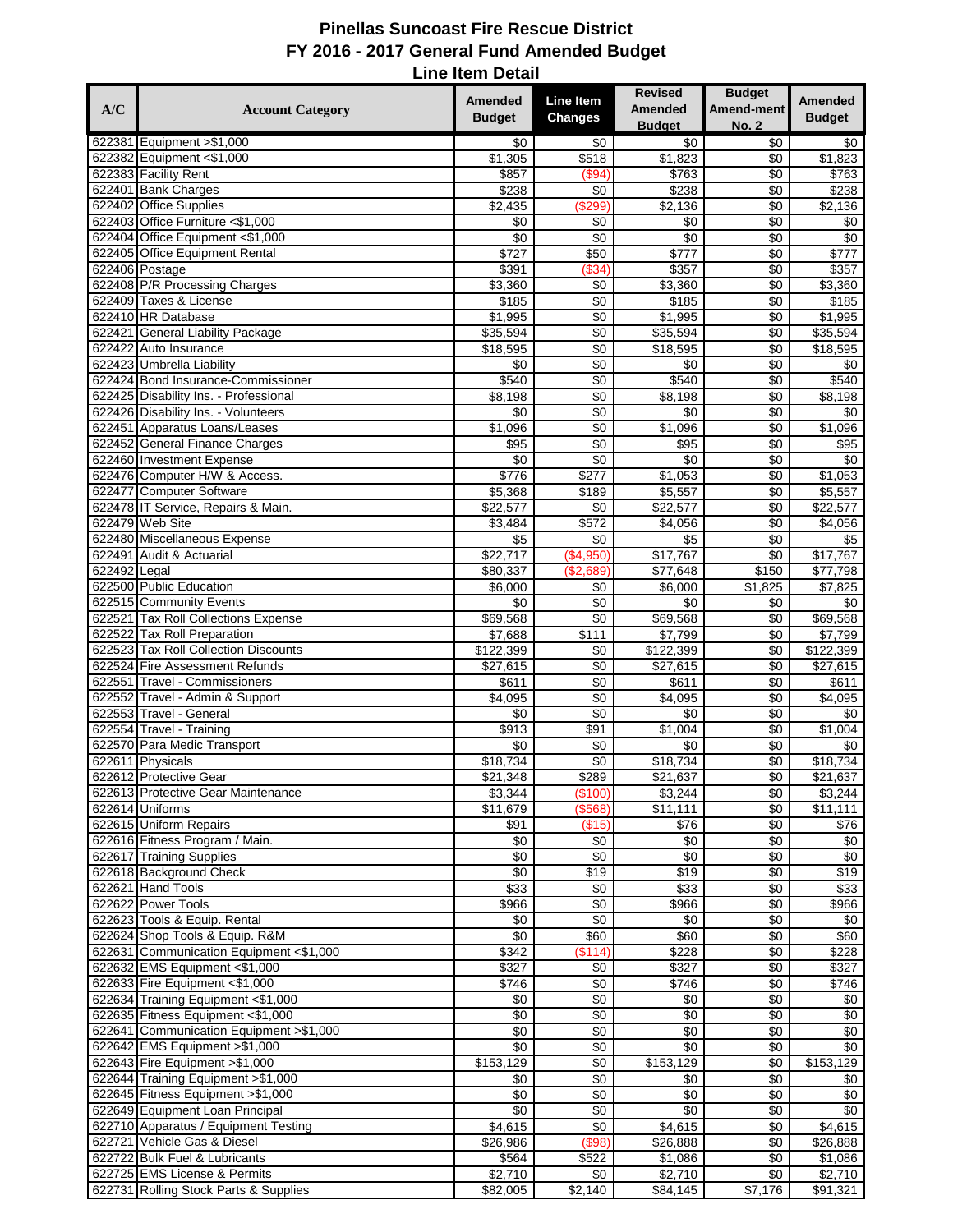| A/C         | <b>Account Category</b>                               | Amended         | Line Item       | <b>Revised</b><br>Amended | <b>Budget</b><br><b>Amend-ment</b> | <b>Amended</b>  |
|-------------|-------------------------------------------------------|-----------------|-----------------|---------------------------|------------------------------------|-----------------|
|             |                                                       | <b>Budget</b>   | <b>Changes</b>  | <b>Budget</b>             | <b>No. 2</b>                       | <b>Budget</b>   |
|             | 622733 PS-100 - 2003 Ford Expedition - Fire Chief     | \$0             | \$0             | \$0                       | \$0                                | \$0             |
|             | 622734 PS-500 - 2003 Ford Expedition - Deputy Chief   | \$0             | \$0             | \$0                       | \$0                                | $\sqrt{6}$      |
|             | 622738 DC-27 - 2003 Ford F250 P/U - District Chief    | \$0             | \$0             | \$0                       | \$0                                | \$0             |
| 622739 M-27 | - Rescue Boat - Marine                                | \$0             | \$0             | \$0                       | \$0                                | \$0             |
| 622740 P-27 | - 2002 Pierce - Enforcer                              | \$0             | \$0             | \$0                       | \$0                                | \$0             |
| 622741 T-28 | -2002 Pierce Dash 75' - Arial                         | $\overline{30}$ | \$0             | $\overline{50}$           | $\overline{50}$                    | $\overline{60}$ |
| 622742 S-27 | - 2001 Squad                                          | $\overline{30}$ | $\overline{50}$ | $\overline{50}$           | $\overline{50}$                    | $\overline{60}$ |
|             | 622744 E-27 - 2010 Pierce Arrow XT - Pumper           | \$0             | \$0             | \$0                       | \$0                                | \$0             |
|             | 622746 SR27 - Gator Utility Veh. - EMS                | \$0             | \$0             | \$0                       | \$0                                | $\sqrt{6}$      |
|             | 622747 PS-401 - 2013 Ford F150 - LST                  | \$0             | \$0             | \$0                       | \$0                                | $\sqrt{6}$      |
|             | 622748 PS-402 - 2013 Ford F150 - LST                  | \$0             | \$0             | \$0                       | \$0                                | \$0             |
|             | 622749 PS-900 - 2013 Ford F250 - Mechanic             | $\sqrt{6}$      | \$0             | $\sqrt{6}$                | \$0                                | \$0             |
|             | 622750 PS-901 - 2013 Ford F150 - Maintenance          | \$0             | \$0             | \$0                       | \$0                                | $\sqrt{6}$      |
| 622751      | DC-27 - 2013 Ford F250 - DC                           | \$0             | \$0             | \$0                       | \$0                                | \$0             |
|             | 622752 Pool - 2014 Fored Explorer                     | \$0             | \$0             | \$0                       | \$0                                | \$0             |
|             | 622753 PS-600 - 2014 F150 - Deputy Chief Ops          | \$0             | \$0             | $\sqrt{6}$                | \$0                                | \$0             |
|             | 622734 PS-500 - 2015 Ford Expedition - Dep. Chief EMS | \$0             | \$0             | \$0                       | \$0                                | \$0             |
|             | 622733 PS-100 - 2015 Ford Expedition - Fire Chief     | \$0             | \$0             | \$0                       | \$0                                | $\sqrt{6}$      |
|             | 622759 Apparatus Repair - Shop Labor                  | $\overline{50}$ | (50)            | (SO)                      | \$0                                | (50)            |
|             | 622761 Commun. Equip.- Laptops                        | \$250           | (\$250)         | \$0                       | \$0                                | \$0             |
|             | 622762 Commun. Equip.- Radios                         | \$5,430         | (\$37)          | \$5,393                   | \$0                                | \$5,393         |
|             | 622763 EMS Equipment Repairs                          | \$0             | \$0             | \$0                       | \$0                                | \$0             |
|             | 622764 Fire Equipment Repairs                         | \$403           | \$0             | \$403                     | \$0                                | \$403           |
|             | 622765 Pager Repairs & Maintenance                    | \$73            | (\$18)          | \$55                      | \$0                                | \$55            |
| 623101      | Federal Grant -                                       | \$0             | \$0             | \$0                       | \$0                                | \$0             |
|             | 623102 Federal Grant -                                | $\overline{50}$ | $\overline{50}$ | \$0                       | $\overline{50}$                    | $\overline{60}$ |
|             | 623103 Federal Grant -                                | $\overline{50}$ | \$0             | $\overline{50}$           | \$0                                | $\overline{60}$ |
|             | 623104 Federal Grant -                                | \$0             | \$0             | \$0                       | \$0                                | \$0             |
|             | 623201 State Grant -                                  | \$0             | \$0             | \$0                       | \$0                                | \$0             |
|             | 623202 State Grant -                                  | \$0             | \$0             | \$0                       | \$0                                | $\sqrt{6}$      |
|             | 623203 State Grant -                                  | $\overline{30}$ | $\overline{50}$ | $\overline{50}$           | $\sqrt{6}$                         | $\overline{60}$ |
|             | 623204 State Grant -                                  | (50)            | $\overline{50}$ | $\overline{30}$           | \$0                                | $\overline{60}$ |
|             | 628000 Gen. Rev Fund Trans. to Cap. Proj. Fund        | \$0             | (50)            | (SO)                      | \$0                                | (SO)            |
|             | Total Operating Expenses \$5,197,595                  |                 | \$1             | \$5,197,595               | \$342,846                          | \$5,540,441     |

**Operating Revenues Over / Under Expenses (\$75,000) (\$1) (\$75,000) (\$342,846) (\$417,846)**